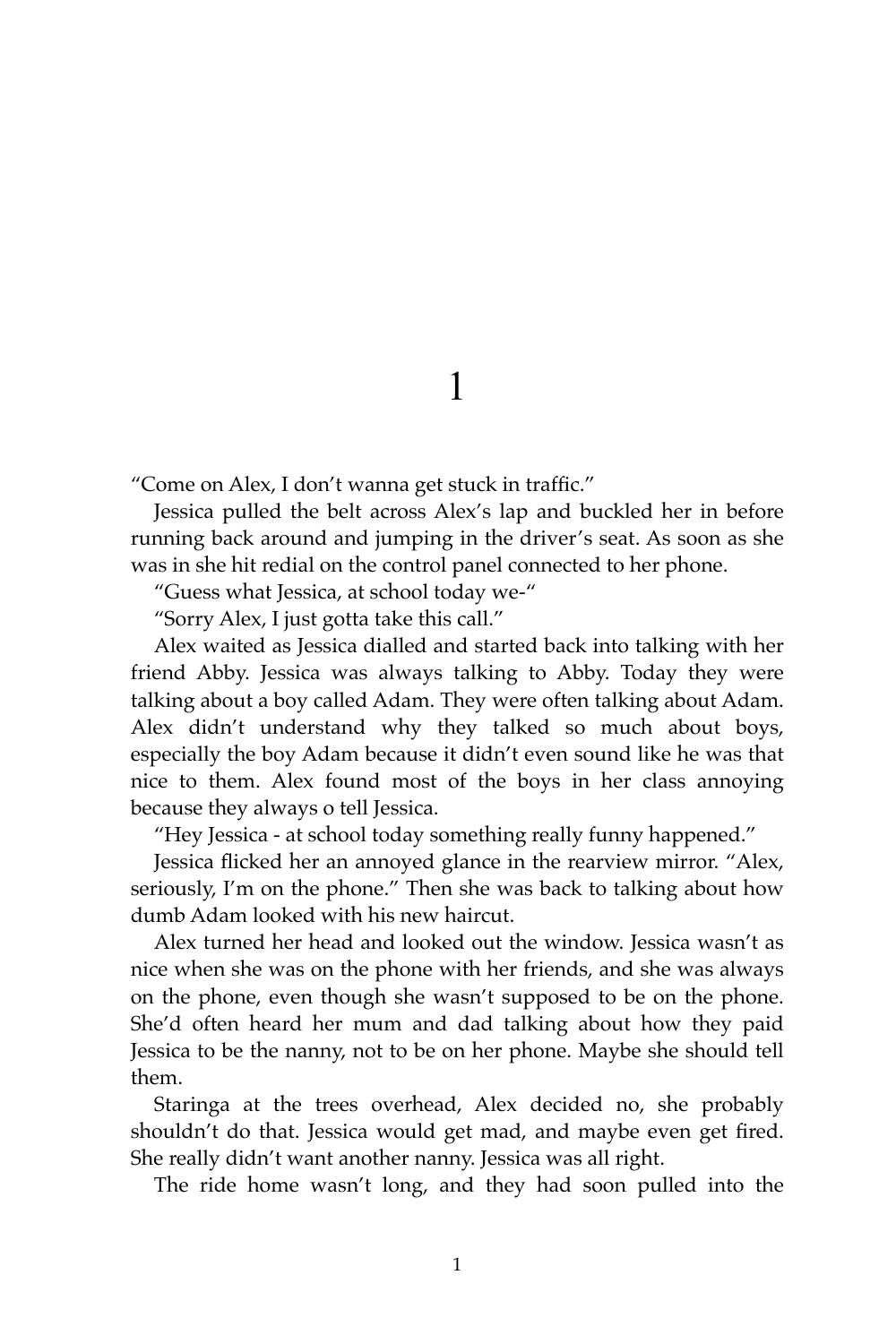driveway. Alex waved at Mick, the gardener as they waited for the gates to open. Then they were sweeping up the driveway to the large house.

Alex didn't really think of it as a big house, it was just her house. She had always lived there. But one of the girls at school had told the others that Alex lived in a 'mansion' and must be rich. For some reason that had made the other kids make fun of Alex even more.

Alex didn't mind too much. They were just dumb kids. That's what her dad had said. But, sometimes their games at lunch did look fun, even if there were too many boys involved.

As they were heading into the house, Jessica's phone chirped.

"Hang on Abby, the boss is calling."

Alex got excited.

"Hi Mrs Matthews."

Alex smiled as her mum's face popped up on Jessica's screen. She was her desk at work because Alex could see the large ugly blue painting behind her.

"Hi Jessica. Pick-up go well?"

"Yeah, all good."

"Hi mum!" Alex called, standing on tip-toe so her mum could see her as they walked into the kitchen. Jessica pulled away annoyed.

"Good. There are some leftovers in the fridge from last night. We're both working later than planned so can you stay on for a few hours and put Alex to bed?"

Alex's heart dropped and she pretended not to see as Jessica rolled her eyes out of sight of the camera.

"Yeah sure, no problem."

"Hey mum, guess what happened at school today! Josh and me were-"

"Hi darling. Sorry mummy's got to go. But, Jessica will be with you. I'll come kiss you goodnight when I get home."

And with that she was gone and Jessica was already back on her call with Abby. Apparently Abby didn't think Adam's hair looked too bad.

"Can I have something to eat?" Alex asked.

Jessica waved her hand at the fridge before wandering into the living room and turning on the television. Alex sighed. Once the TV came on Jessica didn't really like having Alex around. She got all crabby, which was weird because she liked watching TV and Alex didn't understand why doing something she liked would make her crabby.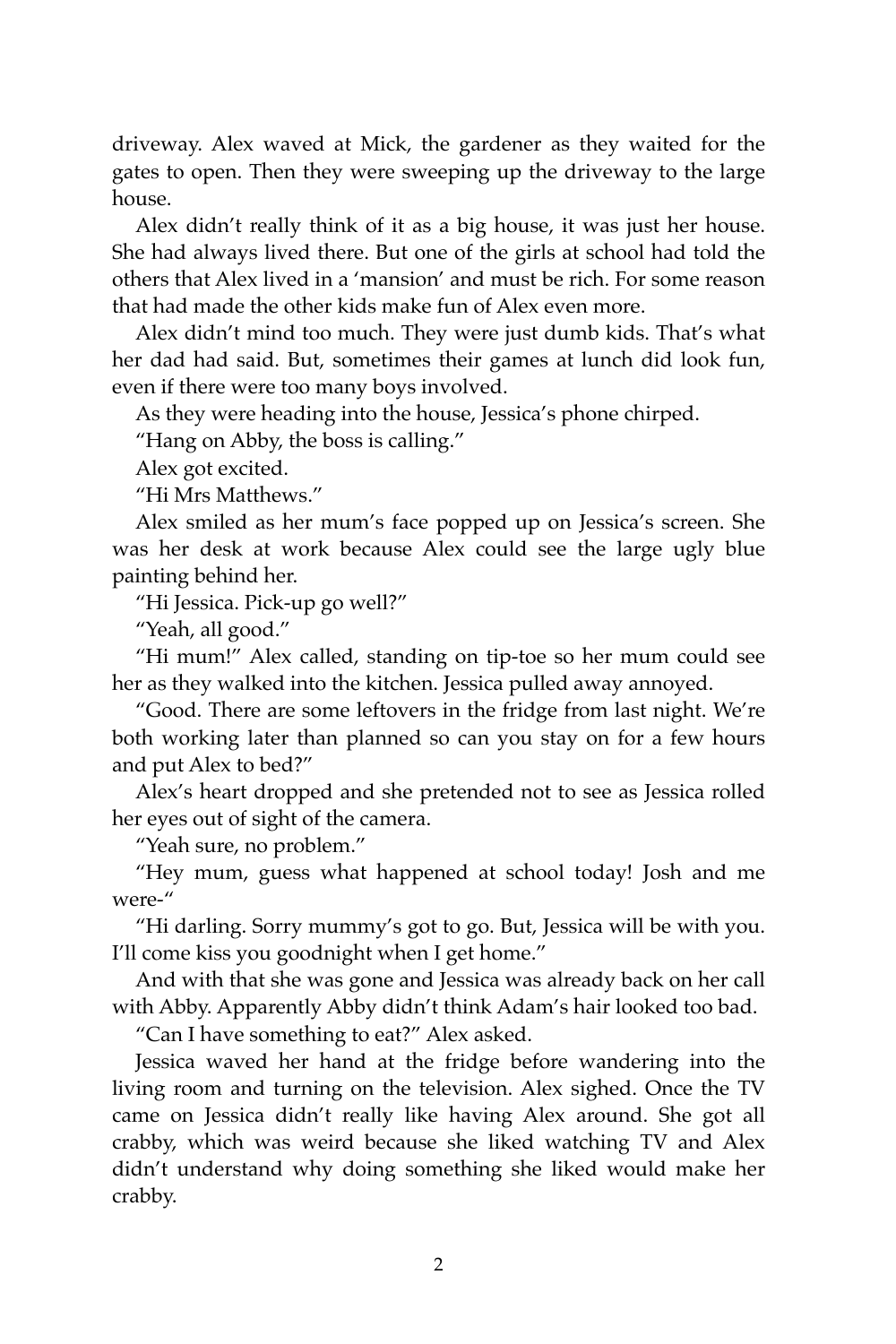Alex smiled as she pulled open the fridge. She thought crabby was a funny word, though she would never say it to Jessica. That would probably make her even more crabby, which made Alex think of Jessica turning into an angry crab and trying to talk on the phone and that made her giggle.

After grabbing an apple, Alex picked up her bag and went up to her bedroom.

She loved her bedroom. It was her favourite part in the house, especially the special seat by the large window that overlooked the backyard. Her mother had called it a 'love seat'. Alex thought that meant something else to adults but to her it was perfect because she really did love it. The sun would come in through the window and she could curl up there surrounded by cushions and play with her toys and read her books.

Alex threw her bag on her bed and went to her dolls house where Tabitha waited patiently.

"Did you have a good day, Tabitha?"

Her small doll smiled up at her.

"Yeah me too. You'll never guess what happened at school today. It was so funny."

Alex proceeded to tell Tabitha all about the funny way Josh had mimicked the teacher. They had even got told to quieten down which, in Alex's world, was pretty major.

"I bet mum and dad will think it's pretty funny. I can't wait to tell them."

Saying that made Alex a little sad as she remembered that her parents were working late again and that they wouldn't be home until late. Probably after she was asleep. She always tried to stay awake and wait for them, but her eyes would eventually start drooping and then she would fall asleep.

Alex went over and sat on the love seat and stared out the window, Tabitha clutched in her fist. From her perch, she could look over the backyard, and see the neighbours house behind hers. The two boys were playing in their treehouse. It looked like their mum had brought them an afternoon snack. It looked like fun.

Alex had often wondered what it would be like to have a brother or sister. She imagined that it would be pretty fun. Like having a Josh around all the time. Sometimes at night, when she was sure no one was watching, she would say a prayer that her mum might get pregnant, even though her mum had often said she "did *not* want to go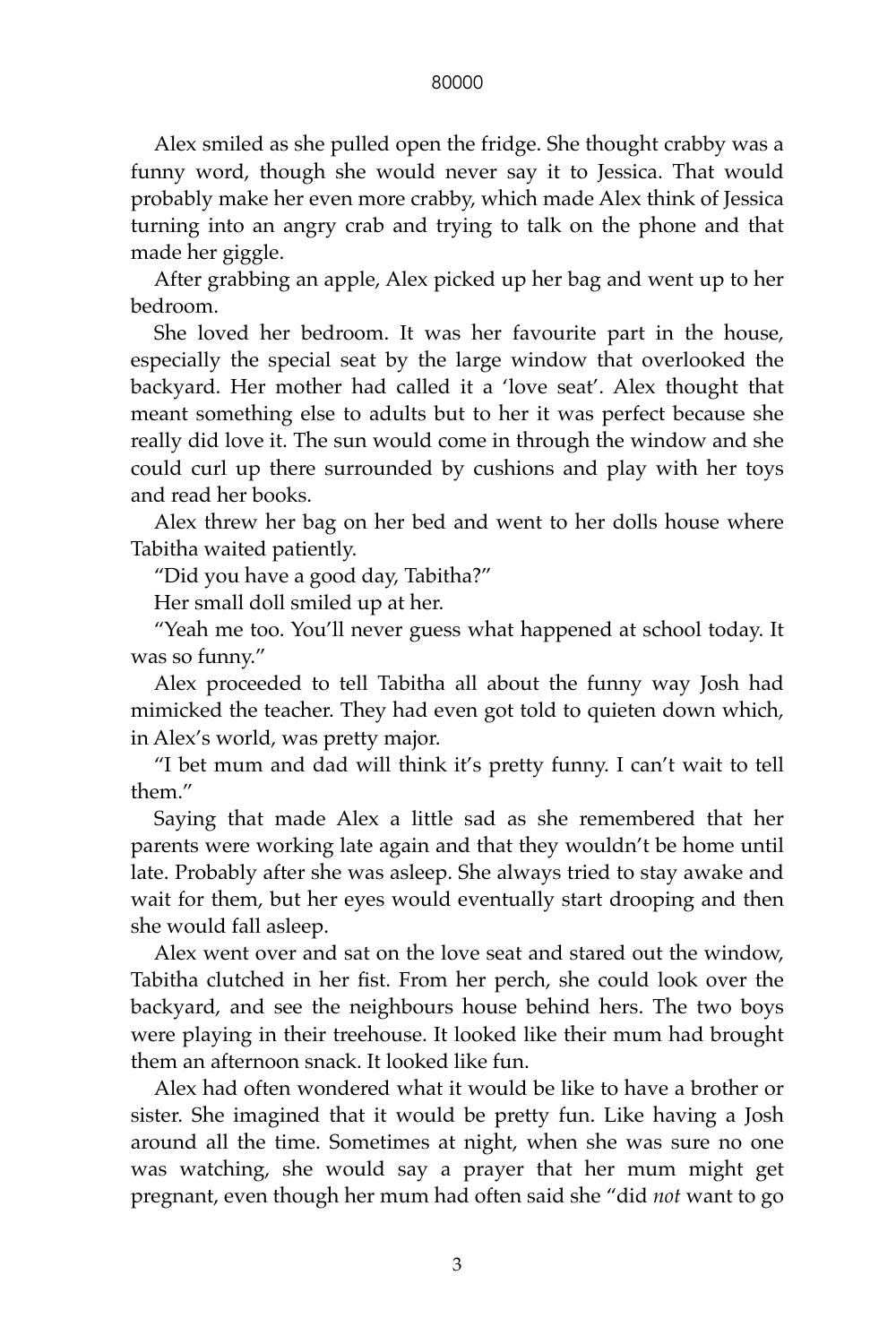through *that* again." It was probably naughty to wish for something her mum didn't want, but Alex couldn't help it. The big house sometimes felt too big for a little girl like Alex, and maybe having someone else around would help fill up the space and not make the quiet corners so quiet anymore.

As she idly watched the neighbour boys wave sticks at each other, she noticed a flash of pink and yellow through the trees on the other side of the neighbours house. Alex squinted. That was new. There were shops on the street on the other side of the neighbours house. But, she didn't remember seeing anything pink out there before. It looked like some kind of colourful large box with some flashing lights, but the trees were blocking her view. She watched as the boys stopped their playing and ran around the front of their house. Probably to see what it was.

Alex wanted to see what it was too, so she went downstairs.

Jessica was talking to her other friend, Sam now, and the TV was playing some show about women with make-up that, in Alex's opinion, looked too thick.

For a moment Alex stood on the edge of the living room, looking at Jessica and the TV and trying to make a decision. She wanted to walk over to the shops but she also wasn't sure about interrupting Jessica. Fortunately, Jessica noticed her at that point and just waved her hand for her to go away as she continued talking about how she thought Abby might like Adam, which kind of annoyed her.

Alex turned and walked quietly away, pulled open the front door and crept out.

The walk around the corner to the shops didn't take long. Alex used to never be allowed to go on her own, which meant she never got to go, but now, occasionally, she had been allowed to the dairy to buy herself a treat. Or to play at the park, though she didn't like that because some older kids always hung out there and the boys had made fun of her once.

She walked past the Andersens house and the Guptas house. They were also large, but Alex didn't go to the same school as them so she never really got to know their children which Alex would have liked. Next to siblings, some friends to come over would have been the next best thing. Like Josh. It would be fun to play with him. Whenever she asked, however, Jessica and her parents would always say maybe some other time.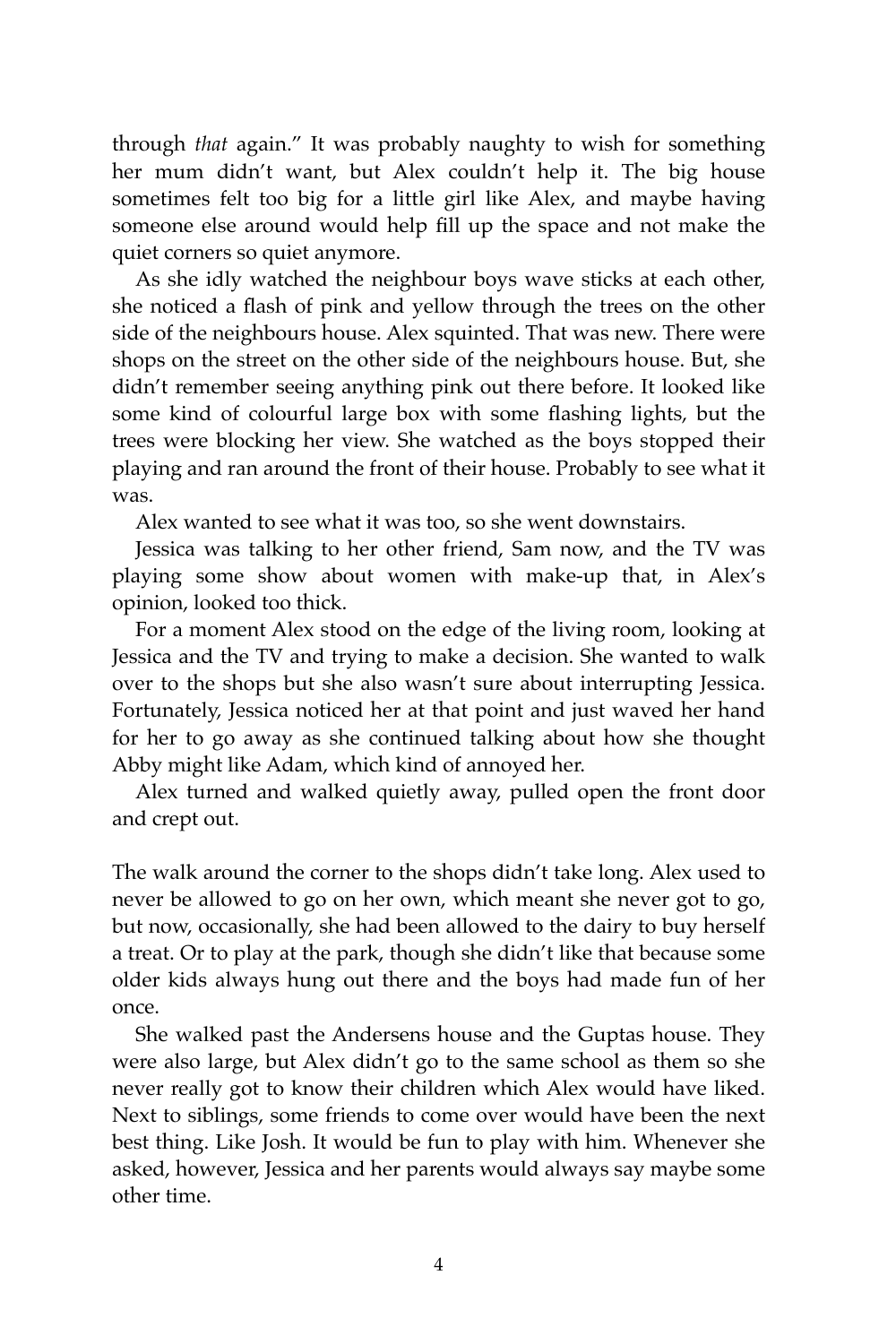*'You can't always get what you want kiddo'* Jessica would say as she turned back to the TV. Alex thought this strange because she felt like she hardly ever caught what she wanted.

Alex turned the corner and walked past the small corner park. The teenagers were there like they always were, and Alex's heart began to beat a little faster. She kept her eyes on her feet, hoping they wouldn't notice her. Older kids were scary and these ones looked even scarier with their black clothes and black hair. A few of them even had some piercings in their noses and ears. They reminded Alex of the goblins in one of her favourite stories, something she would never tell them.

Thankfully they were too busy to notice the little girl hurrying past, eyes down, long brown hair hiding her face.

Alex let out her breath when she got past, and the teenagers were soon forgotten as looking up, she saw it.

At first she thought of ice-cream. Then she thought of marshmallows. Because that is what it looked like. Pink ice-cream with marshmallows.

The food truck had been decorated to look like swirls of ice-cream and marshmallows and frosting and lollies. The roof swirled up to three peaks of perfect looking frosting. On to of one was a bright red cherry. Next to the ice-cream was a a cake with icing that looked rich and creamy and perfectly glossy. Bright coloured sprinkles decorated it. At first, Alex thought she was actually looking at a giant bowl of cake and ice-cream and frosting and all things amazing.

She had to blink a few times before she clicked that this was actually a food truck decorated to look like these things. Right below a plastic flow of dripping chocolate sauce was a window. In lights next to the window, and twinkling like each letter had a life of its own, were the words 'Yona's Tempting Treats'. Alex felt her tummy growl and suddenly she was desperate to try some of Yona's treats.

Which was when she saw the line. Apparently half the community felt the same because there was a line of at least twenty people, most of them children and teenagers, waiting to be served.

Alex watched from across the street, wishing she had some money. From where she stood she could just see through the others to a glass cabinet set in the side of the truck and it was filled with some of the most amazing food Alex had ever seen. There were cupcakes with icing that seemed to flow into shapes and designs of all styles. One even had a tiny miniature castle perched on top. Then there were hotdogs, except they weren't like any hot-dog Alex had ever seen. These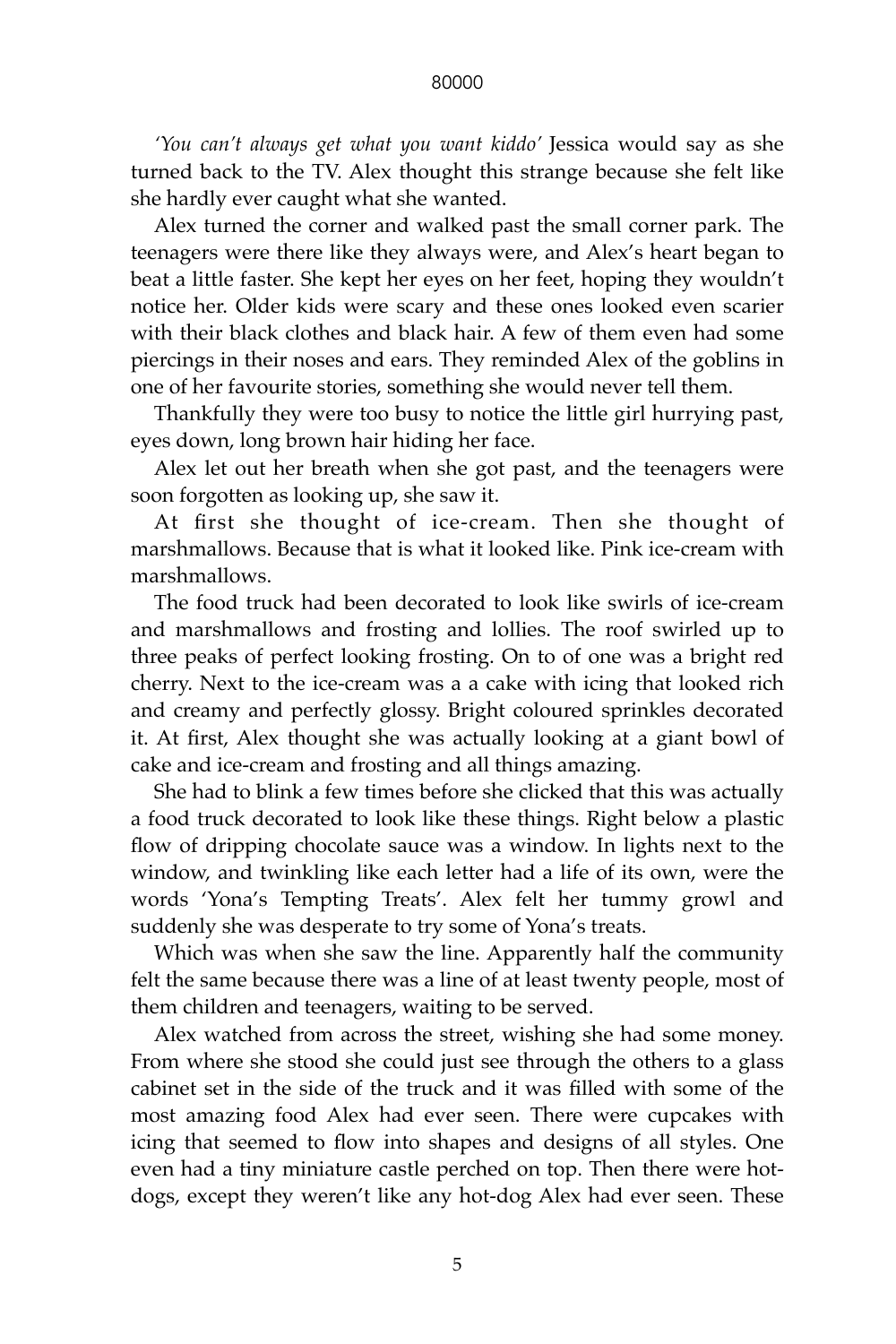were hot-dogs where the sausage was chocolate and the bun was icecream and instead of ketchup, they dripped with some dark red, syrupy sauce. There were ice-cream cones that looked like pirates, and mini cakes that looked like dragons. She swallowed down the desperate need to try one of these.

She watched as one by one children walked away laughing, smiling. One boy she was convinced walked away with a mini-cake with a dog who tail was actually wagging.

Looking both ways, Alex crept closer.

Through the crowd she heard a happy, throaty laugh. She craned her neck and stood on tip-toes to see. She saw a glimpse of an old woman, leaning out of her small window handing down a blue ice-cream with a pirate ship perched on top to a small girl about Alex's age. The woman looked like she could be someone's grandmother, but her hair was a bright shade of orange. And she had the kindest smile that Alex thought she might ever have seen.

"There you go sweetie - now remember, if that pirate gives you any trouble, you just bite his head right off!" The little girl laughed as she was ushered away by her mother. Alex watched as they walked down the road,

Then Alex saw the prices. An ice-cream was only one dollar. A cake was two.

She immediately thought to the little stash of coins she had hidden in her doll's house in Tabitha's little chest. Four dollars. Which meant that she would be able to buy more than one thing!

But, would she be allowed? Her parents didn't like her eating too much sugar. But, surely this would be okay.

Alex watched as customer after customer went up to the window and received one of Yona's treats. A dog. Another pirate. A fairy on a flower. An eagle flying around an ice-cream mountain. Each time someone walked past her laughing Alex's tummy grumbled even more and her mouth got that funny feeling when she saw something she really wanted to eat.

The line finally began to dwindle, and Alex suddenly realised that it was getting late. Jessica would be looking for her, probably getting annoyed.

She turned to go but just as she turned away the old lady, who was handing out another one of her creations, caught her eye. She smiled at Alex and gave her a wink.

Alex wondered if the truck would be here tomorrow.